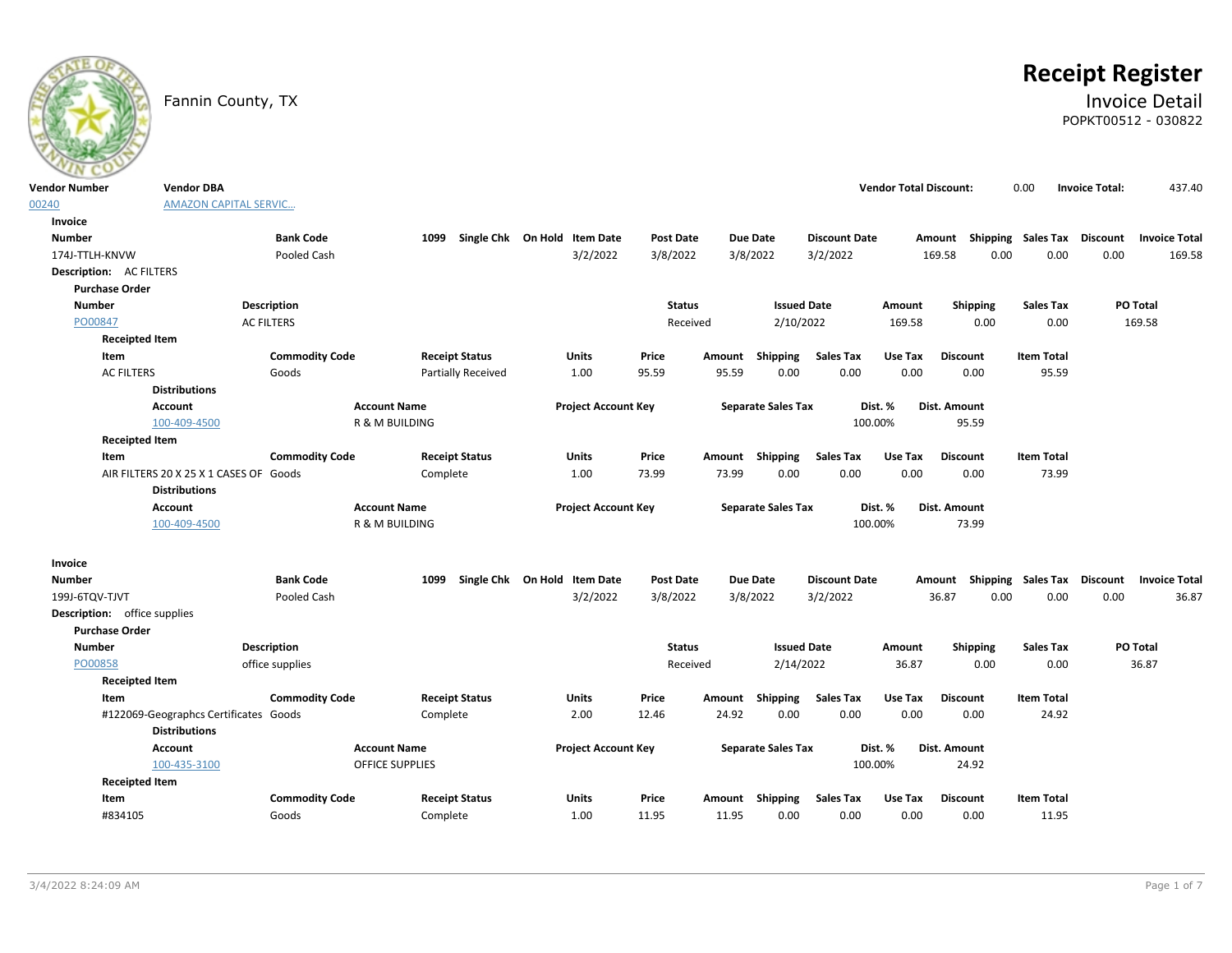| <b>Distributions</b>                   |                       |                        |                              |                  |                 |                           |                      |         |                                                  |                   |          |                      |
|----------------------------------------|-----------------------|------------------------|------------------------------|------------------|-----------------|---------------------------|----------------------|---------|--------------------------------------------------|-------------------|----------|----------------------|
| <b>Account</b>                         |                       | <b>Account Name</b>    | <b>Project Account Key</b>   |                  |                 | <b>Separate Sales Tax</b> |                      | Dist. % | Dist. Amount                                     |                   |          |                      |
| 100-435-3100                           |                       | <b>OFFICE SUPPLIES</b> |                              |                  |                 |                           | 100.00%              |         | 11.95                                            |                   |          |                      |
| Invoice                                |                       |                        |                              |                  |                 |                           |                      |         |                                                  |                   |          |                      |
| <b>Number</b>                          | <b>Bank Code</b>      | 1099                   | Single Chk On Hold Item Date | <b>Post Date</b> | Due Date        |                           | <b>Discount Date</b> |         | Amount Shipping Sales Tax Discount Invoice Total |                   |          |                      |
| 1LQV-YVMT-MQRX                         | Pooled Cash           |                        | 3/2/2022                     | 3/8/2022         | 3/8/2022        |                           | 3/2/2022             |         | 0.00<br>153.65                                   | 0.00              | 0.00     | 153.65               |
| <b>Description: AC FILTERS</b>         |                       |                        |                              |                  |                 |                           |                      |         |                                                  |                   |          |                      |
| <b>Purchase Order</b>                  |                       |                        |                              |                  |                 |                           |                      |         |                                                  |                   |          |                      |
| <b>Number</b>                          | Description           |                        |                              | <b>Status</b>    |                 | <b>Issued Date</b>        |                      | Amount  | <b>Shipping</b>                                  | <b>Sales Tax</b>  | PO Total |                      |
| PO00847                                | <b>AC FILTERS</b>     |                        |                              | Received         |                 | 2/10/2022                 |                      | 153.65  | 0.00                                             | 0.00              | 153.65   |                      |
| <b>Receipted Item</b>                  |                       |                        |                              |                  |                 |                           |                      |         |                                                  |                   |          |                      |
| Item                                   | <b>Commodity Code</b> | <b>Receipt Status</b>  | Units                        | Price            | Amount          | Shipping                  | <b>Sales Tax</b>     | Use Tax | <b>Discount</b>                                  | <b>Item Total</b> |          |                      |
| <b>AC FILTERS</b>                      | Goods                 | Complete               | 1.00                         | 95.59            | 95.59           | 0.00                      | 0.00                 | 0.00    | 0.00                                             | 95.59             |          |                      |
| <b>Distributions</b>                   |                       |                        |                              |                  |                 |                           |                      |         |                                                  |                   |          |                      |
| <b>Account</b>                         |                       | <b>Account Name</b>    | <b>Project Account Key</b>   |                  |                 | <b>Separate Sales Tax</b> |                      | Dist. % | Dist. Amount                                     |                   |          |                      |
| 100-409-4500                           |                       | R & M BUILDING         |                              |                  |                 |                           | 100.00%              |         | 95.59                                            |                   |          |                      |
| <b>Receipted Item</b>                  |                       |                        |                              |                  |                 |                           |                      |         |                                                  |                   |          |                      |
| Item                                   | <b>Commodity Code</b> | <b>Receipt Status</b>  | <b>Units</b>                 | Price            | Amount Shipping |                           | <b>Sales Tax</b>     | Use Tax | <b>Discount</b>                                  | <b>Item Total</b> |          |                      |
| AIR FILTERS 20 X 20 X 1 CASES OF Goods |                       | Complete               | 2.00                         | 29.03            | 58.06           | 0.00                      | 0.00                 | 0.00    | 0.00                                             | 58.06             |          |                      |
| <b>Distributions</b>                   |                       |                        |                              |                  |                 |                           |                      |         |                                                  |                   |          |                      |
| <b>Account</b>                         |                       | <b>Account Name</b>    | <b>Project Account Key</b>   |                  |                 | <b>Separate Sales Tax</b> |                      | Dist. % | Dist. Amount                                     |                   |          |                      |
| 100-409-4500                           |                       | R & M BUILDING         |                              |                  |                 |                           | 100.00%              |         | 58.06                                            |                   |          |                      |
| Invoice                                |                       |                        |                              |                  |                 |                           |                      |         |                                                  |                   |          |                      |
| <b>Number</b>                          | <b>Bank Code</b>      | 1099                   | Single Chk On Hold Item Date | <b>Post Date</b> | Due Date        |                           | <b>Discount Date</b> |         | Amount Shipping Sales Tax Discount               |                   |          | <b>Invoice Total</b> |
| 1RM1-WWMF-RMT4                         | Pooled Cash           |                        | 3/2/2022                     | 3/8/2022         | 3/8/2022        |                           | 3/2/2022             |         | 77.30<br>0.00                                    | 0.00              | 0.00     | 77.30                |
| Description: AC FILTERS                |                       |                        |                              |                  |                 |                           |                      |         |                                                  |                   |          |                      |
| <b>Purchase Order</b>                  |                       |                        |                              |                  |                 |                           |                      |         |                                                  |                   |          |                      |
| <b>Number</b>                          | Description           |                        |                              | <b>Status</b>    |                 | <b>Issued Date</b>        |                      | Amount  | Shipping                                         | <b>Sales Tax</b>  | PO Total |                      |
| PO00847                                | <b>AC FILTERS</b>     |                        |                              | Received         |                 | 2/10/2022                 |                      | 77.30   | 0.00                                             | 0.00              | 77.30    |                      |
| <b>Receipted Item</b>                  |                       |                        |                              |                  |                 |                           |                      |         |                                                  |                   |          |                      |
| Item                                   | <b>Commodity Code</b> | <b>Receipt Status</b>  | Units                        | Price            | Amount          | Shipping                  | <b>Sales Tax</b>     | Use Tax | <b>Discount</b>                                  | <b>Item Total</b> |          |                      |
| A/C AIR FILTERS 18 X 30 X 1 CAS Goods  |                       | Complete               | 2.00                         | 38.65            | 77.30           | 0.00                      | 0.00                 | 0.00    | 0.00                                             | 77.30             |          |                      |
| <b>Distributions</b>                   |                       |                        |                              |                  |                 |                           |                      |         |                                                  |                   |          |                      |
| <b>Account</b>                         |                       | <b>Account Name</b>    | <b>Project Account Key</b>   |                  |                 | <b>Separate Sales Tax</b> |                      | Dist. % | <b>Dist. Amount</b>                              |                   |          |                      |
| 100-409-4500                           |                       | R & M BUILDING         |                              |                  |                 |                           | 100.00%              |         | 77.30                                            |                   |          |                      |
|                                        |                       |                        |                              |                  |                 |                           |                      |         |                                                  |                   |          |                      |
|                                        |                       |                        |                              |                  |                 |                           |                      |         |                                                  |                   |          |                      |

00001

AMG PRINTING & MAILIN…

**Vendor Number Vendor Total Discount:** 286.56 **Vendor DBA** 0.00 **Invoice Total:**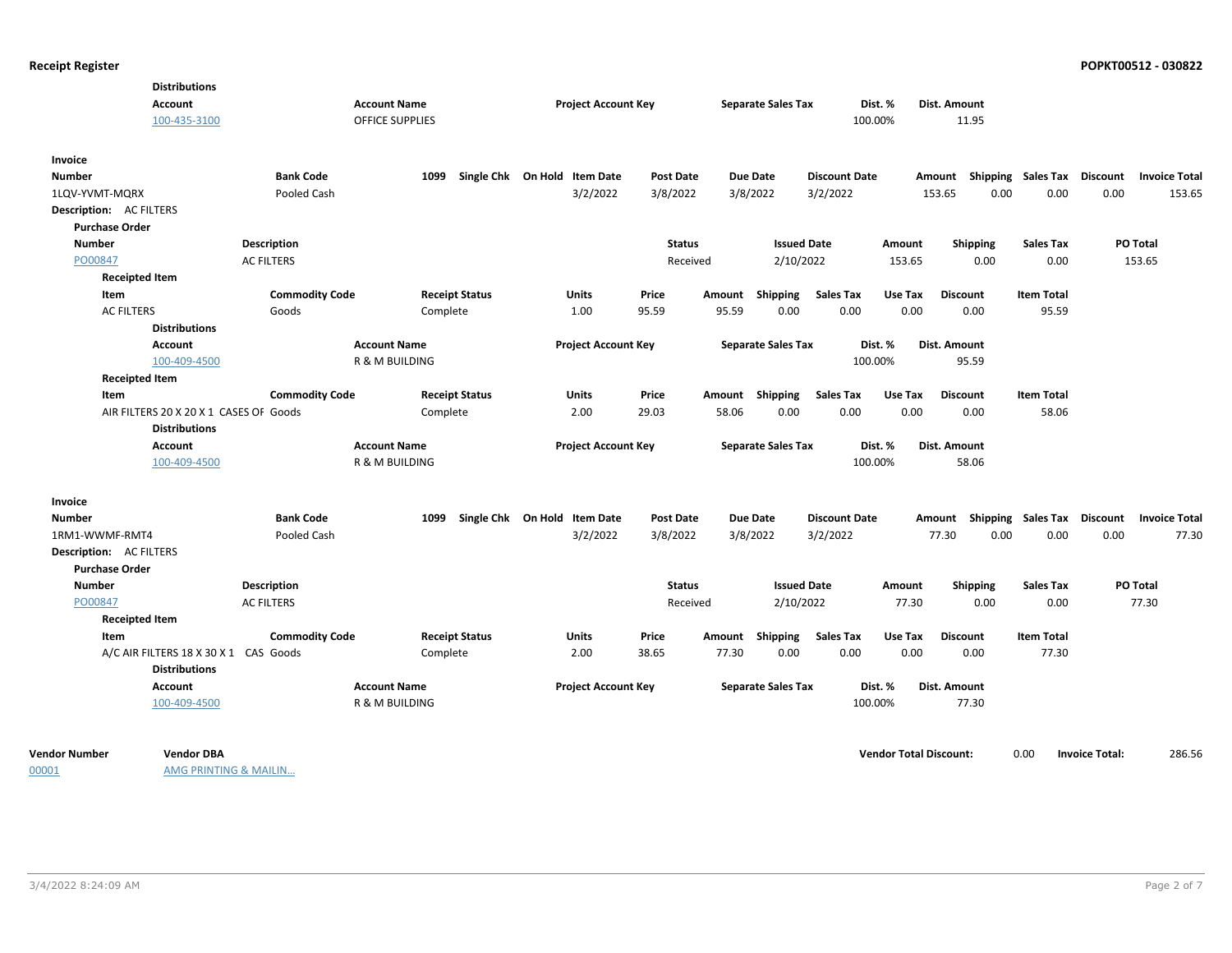| Invoice                                |                                 |                                                            |                          |                              |                            |                  |        |                           |                      |                               |                           |                             |                       |                      |
|----------------------------------------|---------------------------------|------------------------------------------------------------|--------------------------|------------------------------|----------------------------|------------------|--------|---------------------------|----------------------|-------------------------------|---------------------------|-----------------------------|-----------------------|----------------------|
| <b>Number</b>                          |                                 | <b>Bank Code</b>                                           | 1099                     | Single Chk On Hold Item Date |                            | <b>Post Date</b> |        | <b>Due Date</b>           | <b>Discount Date</b> | Amount                        |                           | <b>Shipping Sales Tax</b>   | Discount              | <b>Invoice Total</b> |
| 115345                                 |                                 | Pooled Cash                                                |                          |                              | 3/2/2022                   | 3/8/2022         |        | 3/8/2022                  | 3/2/2022             |                               | 122.50<br>0.00            | 0.00                        | 0.00                  | 122.50               |
| <b>Description:</b> Election materials |                                 |                                                            |                          |                              |                            |                  |        |                           |                      |                               |                           |                             |                       |                      |
| <b>Purchase Order</b>                  |                                 |                                                            |                          |                              |                            |                  |        |                           |                      |                               |                           |                             |                       |                      |
| <b>Number</b>                          |                                 | <b>Description</b>                                         |                          |                              |                            | <b>Status</b>    |        | <b>Issued Date</b>        |                      | Amount                        | Shipping                  | <b>Sales Tax</b>            |                       | PO Total             |
| PO00865                                |                                 | <b>Election materials</b>                                  |                          |                              |                            | Received         |        | 2/17/2022                 |                      | 122.50                        | 0.00                      | 0.00                        |                       | 122.50               |
|                                        | <b>Receipted Item</b>           |                                                            |                          |                              |                            |                  |        |                           |                      |                               |                           |                             |                       |                      |
| Item                                   |                                 | <b>Commodity Code</b>                                      |                          | <b>Receipt Status</b>        | <b>Units</b>               | Price            | Amount | <b>Shipping</b>           | <b>Sales Tax</b>     | Use Tax                       | <b>Discount</b>           | <b>Item Total</b>           |                       |                      |
|                                        | <b>Envelopes and Affidavits</b> | Goods                                                      | Complete                 |                              | 1.00                       | 122.50           | 122.50 | 0.00                      | 0.00                 | 0.00                          | 0.00                      | 122.50                      |                       |                      |
|                                        | <b>Distributions</b>            |                                                            |                          |                              |                            |                  |        |                           |                      |                               |                           |                             |                       |                      |
|                                        | Account                         |                                                            | <b>Account Name</b>      |                              | <b>Project Account Key</b> |                  |        | <b>Separate Sales Tax</b> | Dist. %              |                               | Dist. Amount              |                             |                       |                      |
|                                        | 100-404-3100                    |                                                            | <b>ELECTION SUPPLIES</b> |                              |                            |                  |        |                           | 100.00%              |                               | 122.50                    |                             |                       |                      |
| Invoice                                |                                 |                                                            |                          |                              |                            |                  |        |                           |                      |                               |                           |                             |                       |                      |
| <b>Number</b>                          |                                 | <b>Bank Code</b>                                           | 1099                     | Single Chk On Hold Item Date |                            | <b>Post Date</b> |        | <b>Due Date</b>           | <b>Discount Date</b> | Amount                        |                           | Shipping Sales Tax Discount |                       | <b>Invoice Total</b> |
| 115348                                 |                                 | Pooled Cash                                                |                          |                              | 3/3/2022                   | 3/8/2022         |        | 3/8/2022                  | 3/3/2022             |                               | 0.00<br>164.06            | 0.00                        | 0.00                  | 164.06               |
| <b>Description: VR CARDS</b>           |                                 |                                                            |                          |                              |                            |                  |        |                           |                      |                               |                           |                             |                       |                      |
| <b>Purchase Order</b>                  |                                 |                                                            |                          |                              |                            |                  |        |                           |                      |                               |                           |                             |                       |                      |
| <b>Number</b>                          |                                 | <b>Description</b>                                         |                          |                              |                            | <b>Status</b>    |        | <b>Issued Date</b>        |                      | Amount                        | <b>Shipping</b>           | <b>Sales Tax</b>            |                       | PO Total             |
| PO00872                                |                                 | <b>VR CARDS</b>                                            |                          |                              |                            | Received         |        | 3/2/2022                  |                      | 164.06                        | 0.00                      | 0.00                        |                       | 164.06               |
|                                        | <b>Receipted Item</b>           |                                                            |                          |                              |                            |                  |        |                           |                      |                               |                           |                             |                       |                      |
| Item                                   |                                 | <b>Commodity Code</b>                                      |                          | <b>Receipt Status</b>        | Units                      | Price            | Amount | <b>Shipping</b>           | <b>Sales Tax</b>     | Use Tax                       | <b>Discount</b>           | <b>Item Total</b>           |                       |                      |
|                                        | VR CARDS IN SPANISH             | Goods                                                      | Complete                 |                              | 250.00                     | 0.66             | 164.06 | 0.00                      | 0.00                 | 0.00                          | 0.00                      | 164.06                      |                       |                      |
|                                        | <b>Distributions</b>            |                                                            |                          |                              |                            |                  |        |                           |                      |                               |                           |                             |                       |                      |
|                                        | <b>Account</b>                  |                                                            | <b>Account Name</b>      |                              | <b>Project Account Key</b> |                  |        | <b>Separate Sales Tax</b> | Dist. %              |                               | Dist. Amount              |                             |                       |                      |
|                                        | 100-404-3100                    |                                                            | <b>ELECTION SUPPLIES</b> |                              |                            |                  |        |                           | 100.00%              |                               | 164.06                    |                             |                       |                      |
|                                        |                                 |                                                            |                          |                              |                            |                  |        |                           |                      |                               |                           |                             |                       |                      |
| <b>Vendor Number</b>                   | <b>Vendor DBA</b>               |                                                            |                          |                              |                            |                  |        |                           |                      | <b>Vendor Total Discount:</b> |                           | 0.00                        | <b>Invoice Total:</b> | 673.51               |
| <b>VEN02977</b>                        | <b>CHOCTAW PRINT SERVICES</b>   |                                                            |                          |                              |                            |                  |        |                           |                      |                               |                           |                             |                       |                      |
| Invoice                                |                                 |                                                            |                          |                              |                            |                  |        |                           |                      |                               |                           |                             |                       |                      |
| <b>Number</b>                          |                                 | <b>Bank Code</b>                                           | 1099                     | Single Chk On Hold Item Date |                            | <b>Post Date</b> |        | <b>Due Date</b>           | <b>Discount Date</b> |                               | Amount Shipping Sales Tax |                             | Discount              | <b>Invoice Total</b> |
| 107146                                 |                                 | Pooled Cash                                                |                          |                              | 3/2/2022                   | 3/8/2022         |        | 3/8/2022                  | 3/2/2022             |                               | 605.91<br>67.60           | 0.00                        | 0.00                  | 673.51               |
|                                        |                                 | <b>Description: NOTICE OF AGREED COURT DOCKET SETTINGS</b> |                          |                              |                            |                  |        |                           |                      |                               |                           |                             |                       |                      |
| <b>Purchase Order</b>                  |                                 |                                                            |                          |                              |                            |                  |        |                           |                      |                               |                           |                             |                       |                      |
| <b>Number</b>                          |                                 | <b>Description</b>                                         |                          |                              |                            | <b>Status</b>    |        | <b>Issued Date</b>        |                      | Amount                        | <b>Shipping</b>           | <b>Sales Tax</b>            |                       | PO Total             |
| PO00777                                |                                 | NOTICE OF AGREED COURT DOCKET SETTINGS                     |                          |                              |                            | Received         |        | 1/4/2022                  |                      | 605.91                        | 67.60                     | 0.00                        |                       | 673.51               |
|                                        | <b>Receipted Item</b>           |                                                            |                          |                              |                            |                  |        |                           |                      |                               |                           |                             |                       |                      |
| Item                                   |                                 | <b>Commodity Code</b>                                      |                          | <b>Receipt Status</b>        | Units                      | Price            |        | Amount Shipping           | <b>Sales Tax</b>     | Use Tax                       | <b>Discount</b>           | <b>Item Total</b>           |                       |                      |
|                                        | 3000 PASS SLIPS (4-PART)        | Goods                                                      | Complete                 |                              | 1.00                       | 605.91           | 605.91 | 67.60                     | 0.00                 | 0.00                          | 0.00                      | 673.51                      |                       |                      |
|                                        | <b>Distributions</b>            |                                                            |                          |                              |                            |                  |        |                           |                      |                               |                           |                             |                       |                      |
|                                        | <b>Account</b>                  |                                                            | <b>Account Name</b>      |                              | <b>Project Account Key</b> |                  |        | <b>Separate Sales Tax</b> | Dist. %              |                               | Dist. Amount              |                             |                       |                      |
|                                        | 100-403-4350                    |                                                            | PRINTING                 |                              |                            |                  |        |                           | 100.00%              |                               | 673.51                    |                             |                       |                      |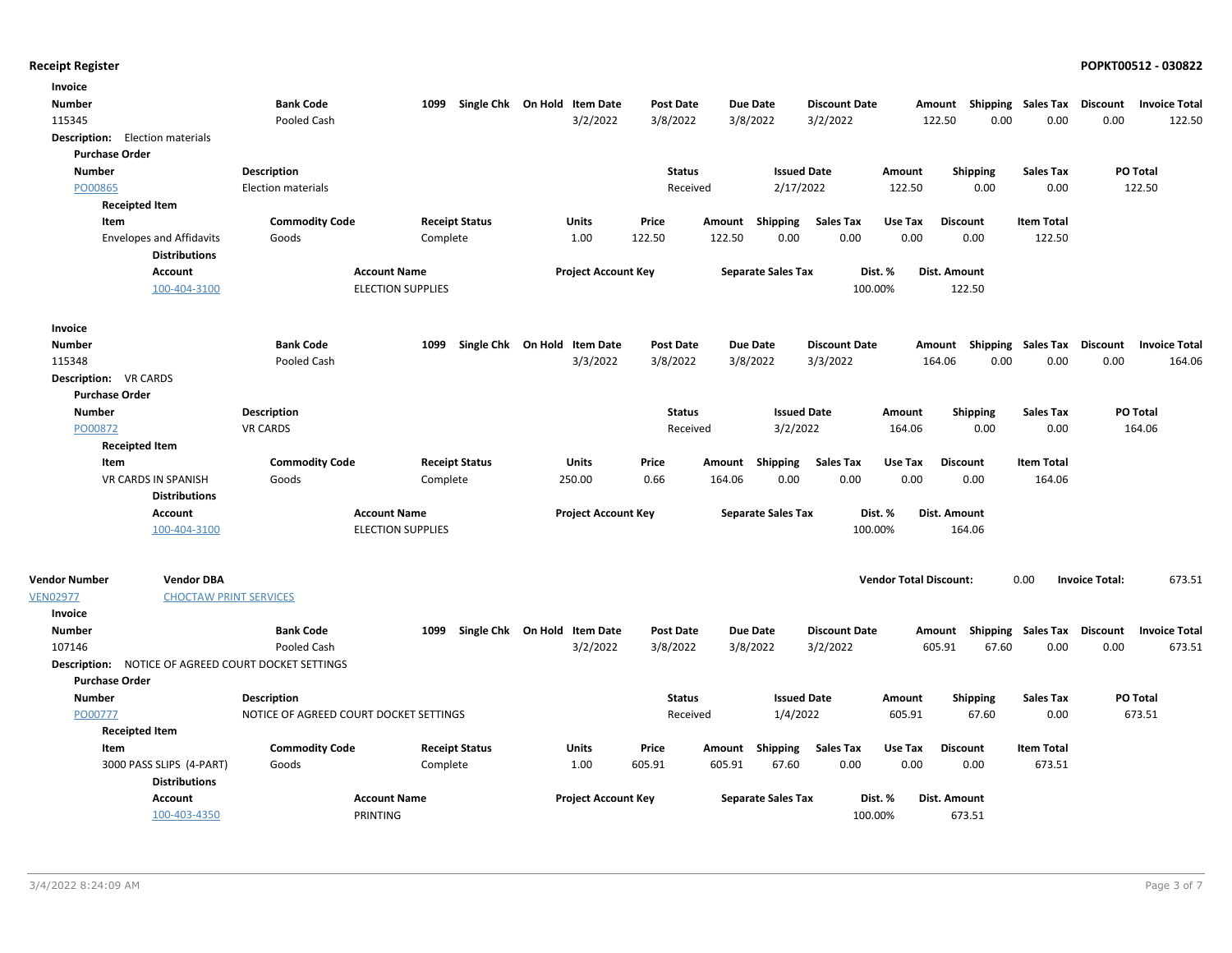| <b>VEN02799</b><br><b>MAXPRO ENTERPRISES</b><br>Invoice<br><b>Bank Code</b><br>1099<br>Single Chk On Hold Item Date<br><b>Due Date</b><br>Amount Shipping Sales Tax<br>Discount<br><b>Invoice Total</b><br><b>Number</b><br><b>Post Date</b><br><b>Discount Date</b><br>3/2/2022<br>3/8/2022<br>3/2/2022<br>2611<br>Pooled Cash<br>Y<br>3/8/2022<br>1,200.00<br>0.00<br>0.00<br>0.00<br>1,200.00<br>FEBRUARY JANITORIAL SERVICES<br><b>Description:</b><br><b>Purchase Order</b><br>PO Total<br><b>Number</b><br><b>Description</b><br><b>Status</b><br><b>Issued Date</b><br>Amount<br><b>Shipping</b><br><b>Sales Tax</b><br>PO00836<br>FEBRUARY JANITORIAL SERVICES<br>Received<br>1/31/2022<br>1,200.00<br>0.00<br>0.00<br>1,200.00<br><b>Receipted Item</b><br><b>Commodity Code</b><br><b>Item Total</b><br>Item<br><b>Receipt Status</b><br>Units<br>Price<br>Amount Shipping<br><b>Sales Tax</b><br>Use Tax<br><b>Discount</b><br>600.00<br>0.00<br>0.00<br>0.00<br>600.00<br>FEBRUARY - 200 EAST 1ST STREET Goods<br>Complete<br>1.00<br>600.00<br>0.00<br><b>Distributions</b><br><b>Account Name</b><br><b>Project Account Key</b><br>Dist. %<br>Dist. Amount<br><b>Account</b><br><b>Separate Sales Tax</b><br>100-510-4005<br>100.00%<br>600.00<br><b>CUSTODIAL SERVICES</b><br><b>Receipted Item</b><br><b>Commodity Code</b><br><b>Sales Tax</b><br>Item<br><b>Receipt Status</b><br>Units<br>Price<br>Amount Shipping<br>Use Tax<br><b>Discount</b><br><b>Item Total</b><br>FEBRUARY - 800 EAST 2ND STREE' Goods<br>600.00<br>0.00<br>0.00<br>0.00<br>0.00<br>600.00<br>Complete<br>1.00<br>600.00<br><b>Distributions</b><br><b>Account Name</b><br><b>Project Account Key</b><br><b>Separate Sales Tax</b><br>Dist. %<br>Dist. Amount<br><b>Account</b><br><b>CUSTODIAL SERVICES</b><br>100.00%<br>600.00<br>100-510-4005<br><b>Vendor DBA</b><br><b>Vendor Total Discount:</b><br>0.00<br><b>Invoice Total:</b><br>850.00<br><b>Vendor Number</b><br>00012<br><b>NT SIGN WERKS</b><br>Invoice<br><b>Bank Code</b><br>Single Chk On Hold Item Date<br><b>Number</b><br>1099<br><b>Post Date</b><br>Due Date<br><b>Discount Date</b><br>Amount Shipping Sales Tax<br>Discount<br><b>Invoice Total</b><br>045229<br>Y<br>3/2/2022<br>3/8/2022<br>3/8/2022<br>3/2/2022<br>850.00<br>0.00<br>0.00<br>0.00<br>850.00<br>Pooled Cash<br>Description: Const #3 GRAPHICS<br><b>Purchase Order</b><br><b>Issued Date</b><br>PO Total<br><b>Number</b><br><b>Status</b><br><b>Sales Tax</b><br><b>Description</b><br>Amount<br><b>Shipping</b><br><b>GRAPHICS</b><br>3/2/2022<br>PO00875<br>850.00<br>0.00<br>0.00<br>850.00<br>Received<br><b>Receipted Item</b><br><b>Commodity Code</b><br><b>Receipt Status</b><br><b>Units</b><br>Price<br>Shipping<br><b>Sales Tax</b><br>Use Tax<br><b>Discount</b><br><b>Item Total</b><br>Item<br>Amount<br><b>GRAPHICS FOR CONSTABLE CAR</b><br>0.00<br>1.00<br>850.00<br>850.00<br>0.00<br>0.00<br>0.00<br>850.00<br>Goods<br>Complete<br><b>Distributions</b><br><b>Account Name</b><br><b>Project Account Key</b><br><b>Separate Sales Tax</b><br>Dist. %<br>Dist. Amount<br><b>Account</b><br>100-553-4540<br><b>R&amp;M AUTO</b><br>100.00%<br>850.00<br><b>Vendor DBA</b><br><b>Vendor Total Discount:</b><br>0.00<br><b>Invoice Total:</b><br>165.88<br><b>Vendor Number</b> | <b>Vendor Number</b> | <b>Vendor DBA</b>   |  |  |  | <b>Vendor Total Discount:</b> | 0.00 | <b>Invoice Total:</b> | 1,200.00 |
|---------------------------------------------------------------------------------------------------------------------------------------------------------------------------------------------------------------------------------------------------------------------------------------------------------------------------------------------------------------------------------------------------------------------------------------------------------------------------------------------------------------------------------------------------------------------------------------------------------------------------------------------------------------------------------------------------------------------------------------------------------------------------------------------------------------------------------------------------------------------------------------------------------------------------------------------------------------------------------------------------------------------------------------------------------------------------------------------------------------------------------------------------------------------------------------------------------------------------------------------------------------------------------------------------------------------------------------------------------------------------------------------------------------------------------------------------------------------------------------------------------------------------------------------------------------------------------------------------------------------------------------------------------------------------------------------------------------------------------------------------------------------------------------------------------------------------------------------------------------------------------------------------------------------------------------------------------------------------------------------------------------------------------------------------------------------------------------------------------------------------------------------------------------------------------------------------------------------------------------------------------------------------------------------------------------------------------------------------------------------------------------------------------------------------------------------------------------------------------------------------------------------------------------------------------------------------------------------------------------------------------------------------------------------------------------------------------------------------------------------------------------------------------------------------------------------------------------------------------------------------------------------------------------------------------------------------------------------------------------------------------------------------------------------------------------------------------------------------------------------------------------------------------------------------------------------------------------------------------------------------------------------------------------------------------------------------------------|----------------------|---------------------|--|--|--|-------------------------------|------|-----------------------|----------|
|                                                                                                                                                                                                                                                                                                                                                                                                                                                                                                                                                                                                                                                                                                                                                                                                                                                                                                                                                                                                                                                                                                                                                                                                                                                                                                                                                                                                                                                                                                                                                                                                                                                                                                                                                                                                                                                                                                                                                                                                                                                                                                                                                                                                                                                                                                                                                                                                                                                                                                                                                                                                                                                                                                                                                                                                                                                                                                                                                                                                                                                                                                                                                                                                                                                                                                                                       |                      |                     |  |  |  |                               |      |                       |          |
|                                                                                                                                                                                                                                                                                                                                                                                                                                                                                                                                                                                                                                                                                                                                                                                                                                                                                                                                                                                                                                                                                                                                                                                                                                                                                                                                                                                                                                                                                                                                                                                                                                                                                                                                                                                                                                                                                                                                                                                                                                                                                                                                                                                                                                                                                                                                                                                                                                                                                                                                                                                                                                                                                                                                                                                                                                                                                                                                                                                                                                                                                                                                                                                                                                                                                                                                       |                      |                     |  |  |  |                               |      |                       |          |
|                                                                                                                                                                                                                                                                                                                                                                                                                                                                                                                                                                                                                                                                                                                                                                                                                                                                                                                                                                                                                                                                                                                                                                                                                                                                                                                                                                                                                                                                                                                                                                                                                                                                                                                                                                                                                                                                                                                                                                                                                                                                                                                                                                                                                                                                                                                                                                                                                                                                                                                                                                                                                                                                                                                                                                                                                                                                                                                                                                                                                                                                                                                                                                                                                                                                                                                                       |                      |                     |  |  |  |                               |      |                       |          |
|                                                                                                                                                                                                                                                                                                                                                                                                                                                                                                                                                                                                                                                                                                                                                                                                                                                                                                                                                                                                                                                                                                                                                                                                                                                                                                                                                                                                                                                                                                                                                                                                                                                                                                                                                                                                                                                                                                                                                                                                                                                                                                                                                                                                                                                                                                                                                                                                                                                                                                                                                                                                                                                                                                                                                                                                                                                                                                                                                                                                                                                                                                                                                                                                                                                                                                                                       |                      |                     |  |  |  |                               |      |                       |          |
|                                                                                                                                                                                                                                                                                                                                                                                                                                                                                                                                                                                                                                                                                                                                                                                                                                                                                                                                                                                                                                                                                                                                                                                                                                                                                                                                                                                                                                                                                                                                                                                                                                                                                                                                                                                                                                                                                                                                                                                                                                                                                                                                                                                                                                                                                                                                                                                                                                                                                                                                                                                                                                                                                                                                                                                                                                                                                                                                                                                                                                                                                                                                                                                                                                                                                                                                       |                      |                     |  |  |  |                               |      |                       |          |
|                                                                                                                                                                                                                                                                                                                                                                                                                                                                                                                                                                                                                                                                                                                                                                                                                                                                                                                                                                                                                                                                                                                                                                                                                                                                                                                                                                                                                                                                                                                                                                                                                                                                                                                                                                                                                                                                                                                                                                                                                                                                                                                                                                                                                                                                                                                                                                                                                                                                                                                                                                                                                                                                                                                                                                                                                                                                                                                                                                                                                                                                                                                                                                                                                                                                                                                                       |                      |                     |  |  |  |                               |      |                       |          |
|                                                                                                                                                                                                                                                                                                                                                                                                                                                                                                                                                                                                                                                                                                                                                                                                                                                                                                                                                                                                                                                                                                                                                                                                                                                                                                                                                                                                                                                                                                                                                                                                                                                                                                                                                                                                                                                                                                                                                                                                                                                                                                                                                                                                                                                                                                                                                                                                                                                                                                                                                                                                                                                                                                                                                                                                                                                                                                                                                                                                                                                                                                                                                                                                                                                                                                                                       |                      |                     |  |  |  |                               |      |                       |          |
|                                                                                                                                                                                                                                                                                                                                                                                                                                                                                                                                                                                                                                                                                                                                                                                                                                                                                                                                                                                                                                                                                                                                                                                                                                                                                                                                                                                                                                                                                                                                                                                                                                                                                                                                                                                                                                                                                                                                                                                                                                                                                                                                                                                                                                                                                                                                                                                                                                                                                                                                                                                                                                                                                                                                                                                                                                                                                                                                                                                                                                                                                                                                                                                                                                                                                                                                       |                      |                     |  |  |  |                               |      |                       |          |
|                                                                                                                                                                                                                                                                                                                                                                                                                                                                                                                                                                                                                                                                                                                                                                                                                                                                                                                                                                                                                                                                                                                                                                                                                                                                                                                                                                                                                                                                                                                                                                                                                                                                                                                                                                                                                                                                                                                                                                                                                                                                                                                                                                                                                                                                                                                                                                                                                                                                                                                                                                                                                                                                                                                                                                                                                                                                                                                                                                                                                                                                                                                                                                                                                                                                                                                                       |                      |                     |  |  |  |                               |      |                       |          |
|                                                                                                                                                                                                                                                                                                                                                                                                                                                                                                                                                                                                                                                                                                                                                                                                                                                                                                                                                                                                                                                                                                                                                                                                                                                                                                                                                                                                                                                                                                                                                                                                                                                                                                                                                                                                                                                                                                                                                                                                                                                                                                                                                                                                                                                                                                                                                                                                                                                                                                                                                                                                                                                                                                                                                                                                                                                                                                                                                                                                                                                                                                                                                                                                                                                                                                                                       |                      |                     |  |  |  |                               |      |                       |          |
|                                                                                                                                                                                                                                                                                                                                                                                                                                                                                                                                                                                                                                                                                                                                                                                                                                                                                                                                                                                                                                                                                                                                                                                                                                                                                                                                                                                                                                                                                                                                                                                                                                                                                                                                                                                                                                                                                                                                                                                                                                                                                                                                                                                                                                                                                                                                                                                                                                                                                                                                                                                                                                                                                                                                                                                                                                                                                                                                                                                                                                                                                                                                                                                                                                                                                                                                       |                      |                     |  |  |  |                               |      |                       |          |
|                                                                                                                                                                                                                                                                                                                                                                                                                                                                                                                                                                                                                                                                                                                                                                                                                                                                                                                                                                                                                                                                                                                                                                                                                                                                                                                                                                                                                                                                                                                                                                                                                                                                                                                                                                                                                                                                                                                                                                                                                                                                                                                                                                                                                                                                                                                                                                                                                                                                                                                                                                                                                                                                                                                                                                                                                                                                                                                                                                                                                                                                                                                                                                                                                                                                                                                                       |                      |                     |  |  |  |                               |      |                       |          |
|                                                                                                                                                                                                                                                                                                                                                                                                                                                                                                                                                                                                                                                                                                                                                                                                                                                                                                                                                                                                                                                                                                                                                                                                                                                                                                                                                                                                                                                                                                                                                                                                                                                                                                                                                                                                                                                                                                                                                                                                                                                                                                                                                                                                                                                                                                                                                                                                                                                                                                                                                                                                                                                                                                                                                                                                                                                                                                                                                                                                                                                                                                                                                                                                                                                                                                                                       |                      |                     |  |  |  |                               |      |                       |          |
|                                                                                                                                                                                                                                                                                                                                                                                                                                                                                                                                                                                                                                                                                                                                                                                                                                                                                                                                                                                                                                                                                                                                                                                                                                                                                                                                                                                                                                                                                                                                                                                                                                                                                                                                                                                                                                                                                                                                                                                                                                                                                                                                                                                                                                                                                                                                                                                                                                                                                                                                                                                                                                                                                                                                                                                                                                                                                                                                                                                                                                                                                                                                                                                                                                                                                                                                       |                      |                     |  |  |  |                               |      |                       |          |
|                                                                                                                                                                                                                                                                                                                                                                                                                                                                                                                                                                                                                                                                                                                                                                                                                                                                                                                                                                                                                                                                                                                                                                                                                                                                                                                                                                                                                                                                                                                                                                                                                                                                                                                                                                                                                                                                                                                                                                                                                                                                                                                                                                                                                                                                                                                                                                                                                                                                                                                                                                                                                                                                                                                                                                                                                                                                                                                                                                                                                                                                                                                                                                                                                                                                                                                                       |                      |                     |  |  |  |                               |      |                       |          |
|                                                                                                                                                                                                                                                                                                                                                                                                                                                                                                                                                                                                                                                                                                                                                                                                                                                                                                                                                                                                                                                                                                                                                                                                                                                                                                                                                                                                                                                                                                                                                                                                                                                                                                                                                                                                                                                                                                                                                                                                                                                                                                                                                                                                                                                                                                                                                                                                                                                                                                                                                                                                                                                                                                                                                                                                                                                                                                                                                                                                                                                                                                                                                                                                                                                                                                                                       |                      |                     |  |  |  |                               |      |                       |          |
|                                                                                                                                                                                                                                                                                                                                                                                                                                                                                                                                                                                                                                                                                                                                                                                                                                                                                                                                                                                                                                                                                                                                                                                                                                                                                                                                                                                                                                                                                                                                                                                                                                                                                                                                                                                                                                                                                                                                                                                                                                                                                                                                                                                                                                                                                                                                                                                                                                                                                                                                                                                                                                                                                                                                                                                                                                                                                                                                                                                                                                                                                                                                                                                                                                                                                                                                       |                      |                     |  |  |  |                               |      |                       |          |
|                                                                                                                                                                                                                                                                                                                                                                                                                                                                                                                                                                                                                                                                                                                                                                                                                                                                                                                                                                                                                                                                                                                                                                                                                                                                                                                                                                                                                                                                                                                                                                                                                                                                                                                                                                                                                                                                                                                                                                                                                                                                                                                                                                                                                                                                                                                                                                                                                                                                                                                                                                                                                                                                                                                                                                                                                                                                                                                                                                                                                                                                                                                                                                                                                                                                                                                                       |                      |                     |  |  |  |                               |      |                       |          |
|                                                                                                                                                                                                                                                                                                                                                                                                                                                                                                                                                                                                                                                                                                                                                                                                                                                                                                                                                                                                                                                                                                                                                                                                                                                                                                                                                                                                                                                                                                                                                                                                                                                                                                                                                                                                                                                                                                                                                                                                                                                                                                                                                                                                                                                                                                                                                                                                                                                                                                                                                                                                                                                                                                                                                                                                                                                                                                                                                                                                                                                                                                                                                                                                                                                                                                                                       |                      |                     |  |  |  |                               |      |                       |          |
|                                                                                                                                                                                                                                                                                                                                                                                                                                                                                                                                                                                                                                                                                                                                                                                                                                                                                                                                                                                                                                                                                                                                                                                                                                                                                                                                                                                                                                                                                                                                                                                                                                                                                                                                                                                                                                                                                                                                                                                                                                                                                                                                                                                                                                                                                                                                                                                                                                                                                                                                                                                                                                                                                                                                                                                                                                                                                                                                                                                                                                                                                                                                                                                                                                                                                                                                       |                      |                     |  |  |  |                               |      |                       |          |
|                                                                                                                                                                                                                                                                                                                                                                                                                                                                                                                                                                                                                                                                                                                                                                                                                                                                                                                                                                                                                                                                                                                                                                                                                                                                                                                                                                                                                                                                                                                                                                                                                                                                                                                                                                                                                                                                                                                                                                                                                                                                                                                                                                                                                                                                                                                                                                                                                                                                                                                                                                                                                                                                                                                                                                                                                                                                                                                                                                                                                                                                                                                                                                                                                                                                                                                                       |                      |                     |  |  |  |                               |      |                       |          |
|                                                                                                                                                                                                                                                                                                                                                                                                                                                                                                                                                                                                                                                                                                                                                                                                                                                                                                                                                                                                                                                                                                                                                                                                                                                                                                                                                                                                                                                                                                                                                                                                                                                                                                                                                                                                                                                                                                                                                                                                                                                                                                                                                                                                                                                                                                                                                                                                                                                                                                                                                                                                                                                                                                                                                                                                                                                                                                                                                                                                                                                                                                                                                                                                                                                                                                                                       |                      |                     |  |  |  |                               |      |                       |          |
|                                                                                                                                                                                                                                                                                                                                                                                                                                                                                                                                                                                                                                                                                                                                                                                                                                                                                                                                                                                                                                                                                                                                                                                                                                                                                                                                                                                                                                                                                                                                                                                                                                                                                                                                                                                                                                                                                                                                                                                                                                                                                                                                                                                                                                                                                                                                                                                                                                                                                                                                                                                                                                                                                                                                                                                                                                                                                                                                                                                                                                                                                                                                                                                                                                                                                                                                       |                      |                     |  |  |  |                               |      |                       |          |
|                                                                                                                                                                                                                                                                                                                                                                                                                                                                                                                                                                                                                                                                                                                                                                                                                                                                                                                                                                                                                                                                                                                                                                                                                                                                                                                                                                                                                                                                                                                                                                                                                                                                                                                                                                                                                                                                                                                                                                                                                                                                                                                                                                                                                                                                                                                                                                                                                                                                                                                                                                                                                                                                                                                                                                                                                                                                                                                                                                                                                                                                                                                                                                                                                                                                                                                                       |                      |                     |  |  |  |                               |      |                       |          |
|                                                                                                                                                                                                                                                                                                                                                                                                                                                                                                                                                                                                                                                                                                                                                                                                                                                                                                                                                                                                                                                                                                                                                                                                                                                                                                                                                                                                                                                                                                                                                                                                                                                                                                                                                                                                                                                                                                                                                                                                                                                                                                                                                                                                                                                                                                                                                                                                                                                                                                                                                                                                                                                                                                                                                                                                                                                                                                                                                                                                                                                                                                                                                                                                                                                                                                                                       |                      |                     |  |  |  |                               |      |                       |          |
|                                                                                                                                                                                                                                                                                                                                                                                                                                                                                                                                                                                                                                                                                                                                                                                                                                                                                                                                                                                                                                                                                                                                                                                                                                                                                                                                                                                                                                                                                                                                                                                                                                                                                                                                                                                                                                                                                                                                                                                                                                                                                                                                                                                                                                                                                                                                                                                                                                                                                                                                                                                                                                                                                                                                                                                                                                                                                                                                                                                                                                                                                                                                                                                                                                                                                                                                       |                      |                     |  |  |  |                               |      |                       |          |
|                                                                                                                                                                                                                                                                                                                                                                                                                                                                                                                                                                                                                                                                                                                                                                                                                                                                                                                                                                                                                                                                                                                                                                                                                                                                                                                                                                                                                                                                                                                                                                                                                                                                                                                                                                                                                                                                                                                                                                                                                                                                                                                                                                                                                                                                                                                                                                                                                                                                                                                                                                                                                                                                                                                                                                                                                                                                                                                                                                                                                                                                                                                                                                                                                                                                                                                                       |                      |                     |  |  |  |                               |      |                       |          |
|                                                                                                                                                                                                                                                                                                                                                                                                                                                                                                                                                                                                                                                                                                                                                                                                                                                                                                                                                                                                                                                                                                                                                                                                                                                                                                                                                                                                                                                                                                                                                                                                                                                                                                                                                                                                                                                                                                                                                                                                                                                                                                                                                                                                                                                                                                                                                                                                                                                                                                                                                                                                                                                                                                                                                                                                                                                                                                                                                                                                                                                                                                                                                                                                                                                                                                                                       |                      |                     |  |  |  |                               |      |                       |          |
|                                                                                                                                                                                                                                                                                                                                                                                                                                                                                                                                                                                                                                                                                                                                                                                                                                                                                                                                                                                                                                                                                                                                                                                                                                                                                                                                                                                                                                                                                                                                                                                                                                                                                                                                                                                                                                                                                                                                                                                                                                                                                                                                                                                                                                                                                                                                                                                                                                                                                                                                                                                                                                                                                                                                                                                                                                                                                                                                                                                                                                                                                                                                                                                                                                                                                                                                       |                      |                     |  |  |  |                               |      |                       |          |
|                                                                                                                                                                                                                                                                                                                                                                                                                                                                                                                                                                                                                                                                                                                                                                                                                                                                                                                                                                                                                                                                                                                                                                                                                                                                                                                                                                                                                                                                                                                                                                                                                                                                                                                                                                                                                                                                                                                                                                                                                                                                                                                                                                                                                                                                                                                                                                                                                                                                                                                                                                                                                                                                                                                                                                                                                                                                                                                                                                                                                                                                                                                                                                                                                                                                                                                                       |                      |                     |  |  |  |                               |      |                       |          |
|                                                                                                                                                                                                                                                                                                                                                                                                                                                                                                                                                                                                                                                                                                                                                                                                                                                                                                                                                                                                                                                                                                                                                                                                                                                                                                                                                                                                                                                                                                                                                                                                                                                                                                                                                                                                                                                                                                                                                                                                                                                                                                                                                                                                                                                                                                                                                                                                                                                                                                                                                                                                                                                                                                                                                                                                                                                                                                                                                                                                                                                                                                                                                                                                                                                                                                                                       |                      |                     |  |  |  |                               |      |                       |          |
|                                                                                                                                                                                                                                                                                                                                                                                                                                                                                                                                                                                                                                                                                                                                                                                                                                                                                                                                                                                                                                                                                                                                                                                                                                                                                                                                                                                                                                                                                                                                                                                                                                                                                                                                                                                                                                                                                                                                                                                                                                                                                                                                                                                                                                                                                                                                                                                                                                                                                                                                                                                                                                                                                                                                                                                                                                                                                                                                                                                                                                                                                                                                                                                                                                                                                                                                       |                      |                     |  |  |  |                               |      |                       |          |
|                                                                                                                                                                                                                                                                                                                                                                                                                                                                                                                                                                                                                                                                                                                                                                                                                                                                                                                                                                                                                                                                                                                                                                                                                                                                                                                                                                                                                                                                                                                                                                                                                                                                                                                                                                                                                                                                                                                                                                                                                                                                                                                                                                                                                                                                                                                                                                                                                                                                                                                                                                                                                                                                                                                                                                                                                                                                                                                                                                                                                                                                                                                                                                                                                                                                                                                                       |                      |                     |  |  |  |                               |      |                       |          |
|                                                                                                                                                                                                                                                                                                                                                                                                                                                                                                                                                                                                                                                                                                                                                                                                                                                                                                                                                                                                                                                                                                                                                                                                                                                                                                                                                                                                                                                                                                                                                                                                                                                                                                                                                                                                                                                                                                                                                                                                                                                                                                                                                                                                                                                                                                                                                                                                                                                                                                                                                                                                                                                                                                                                                                                                                                                                                                                                                                                                                                                                                                                                                                                                                                                                                                                                       |                      |                     |  |  |  |                               |      |                       |          |
|                                                                                                                                                                                                                                                                                                                                                                                                                                                                                                                                                                                                                                                                                                                                                                                                                                                                                                                                                                                                                                                                                                                                                                                                                                                                                                                                                                                                                                                                                                                                                                                                                                                                                                                                                                                                                                                                                                                                                                                                                                                                                                                                                                                                                                                                                                                                                                                                                                                                                                                                                                                                                                                                                                                                                                                                                                                                                                                                                                                                                                                                                                                                                                                                                                                                                                                                       |                      |                     |  |  |  |                               |      |                       |          |
|                                                                                                                                                                                                                                                                                                                                                                                                                                                                                                                                                                                                                                                                                                                                                                                                                                                                                                                                                                                                                                                                                                                                                                                                                                                                                                                                                                                                                                                                                                                                                                                                                                                                                                                                                                                                                                                                                                                                                                                                                                                                                                                                                                                                                                                                                                                                                                                                                                                                                                                                                                                                                                                                                                                                                                                                                                                                                                                                                                                                                                                                                                                                                                                                                                                                                                                                       |                      |                     |  |  |  |                               |      |                       |          |
|                                                                                                                                                                                                                                                                                                                                                                                                                                                                                                                                                                                                                                                                                                                                                                                                                                                                                                                                                                                                                                                                                                                                                                                                                                                                                                                                                                                                                                                                                                                                                                                                                                                                                                                                                                                                                                                                                                                                                                                                                                                                                                                                                                                                                                                                                                                                                                                                                                                                                                                                                                                                                                                                                                                                                                                                                                                                                                                                                                                                                                                                                                                                                                                                                                                                                                                                       |                      |                     |  |  |  |                               |      |                       |          |
|                                                                                                                                                                                                                                                                                                                                                                                                                                                                                                                                                                                                                                                                                                                                                                                                                                                                                                                                                                                                                                                                                                                                                                                                                                                                                                                                                                                                                                                                                                                                                                                                                                                                                                                                                                                                                                                                                                                                                                                                                                                                                                                                                                                                                                                                                                                                                                                                                                                                                                                                                                                                                                                                                                                                                                                                                                                                                                                                                                                                                                                                                                                                                                                                                                                                                                                                       | 00216                | <b>OFFICE DEPOT</b> |  |  |  |                               |      |                       |          |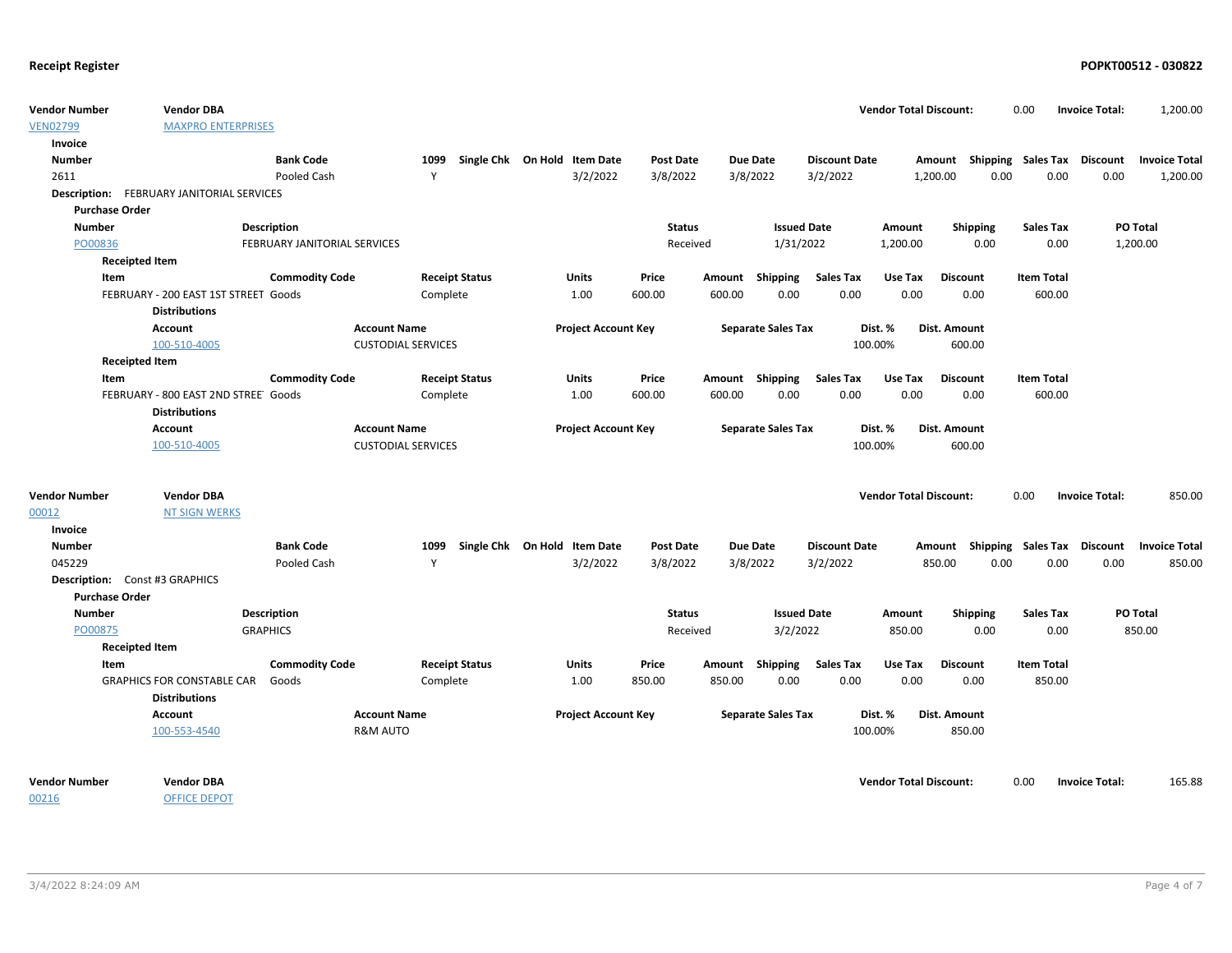| Invoice                          |                                            |                       |                        |                              |                            |                  |        |                           |                      |                               |                 |                                    |                       |                      |
|----------------------------------|--------------------------------------------|-----------------------|------------------------|------------------------------|----------------------------|------------------|--------|---------------------------|----------------------|-------------------------------|-----------------|------------------------------------|-----------------------|----------------------|
| <b>Number</b>                    |                                            | <b>Bank Code</b>      | 1099                   | Single Chk On Hold Item Date |                            | <b>Post Date</b> |        | <b>Due Date</b>           | <b>Discount Date</b> |                               |                 | Amount Shipping Sales Tax Discount |                       | <b>Invoice Total</b> |
| 229645602001                     |                                            | Pooled Cash           |                        |                              | 3/2/2022                   | 3/8/2022         |        | 3/8/2022                  | 3/2/2022             |                               | 165.88          | 0.00<br>0.00                       | 0.00                  | 165.88               |
| <b>Description:</b> Banker Boxes |                                            |                       |                        |                              |                            |                  |        |                           |                      |                               |                 |                                    |                       |                      |
| <b>Purchase Order</b>            |                                            |                       |                        |                              |                            |                  |        |                           |                      |                               |                 |                                    |                       |                      |
| <b>Number</b>                    |                                            | Description           |                        |                              |                            | <b>Status</b>    |        | <b>Issued Date</b>        |                      | Amount                        | <b>Shipping</b> | <b>Sales Tax</b>                   |                       | PO Total             |
| PO00867                          |                                            | <b>Banker Boxes</b>   |                        |                              |                            | Received         |        | 2/18/2022                 |                      | 165.88                        | 0.00            | 0.00                               |                       | 165.88               |
|                                  | <b>Receipted Item</b>                      |                       |                        |                              |                            |                  |        |                           |                      |                               |                 |                                    |                       |                      |
| Item                             |                                            | <b>Commodity Code</b> |                        | <b>Receipt Status</b>        | Units                      | Price            | Amount | Shipping                  | <b>Sales Tax</b>     | Use Tax                       | <b>Discount</b> | <b>Item Total</b>                  |                       |                      |
| <b>Banker Boxes</b>              |                                            | Goods                 | Complete               |                              | 2.00                       | 82.94            | 165.88 | 0.00                      | 0.00                 | 0.00                          | 0.00            | 165.88                             |                       |                      |
|                                  | <b>Distributions</b>                       |                       |                        |                              |                            |                  |        |                           |                      |                               |                 |                                    |                       |                      |
|                                  | <b>Account</b>                             |                       | <b>Account Name</b>    |                              | <b>Project Account Key</b> |                  |        | <b>Separate Sales Tax</b> |                      | Dist. %                       | Dist. Amount    |                                    |                       |                      |
|                                  | 100-518-4600                               |                       | <b>MOVING EXPENSES</b> |                              |                            |                  |        |                           | 100.00%              |                               | 165.88          |                                    |                       |                      |
| <b>Vendor Number</b>             | <b>Vendor DBA</b>                          |                       |                        |                              |                            |                  |        |                           |                      | <b>Vendor Total Discount:</b> |                 | 0.00                               | <b>Invoice Total:</b> | 59.00                |
| 00826                            | <b>PERSONALIZED PRINTING</b>               |                       |                        |                              |                            |                  |        |                           |                      |                               |                 |                                    |                       |                      |
| Invoice                          |                                            |                       |                        |                              |                            |                  |        |                           |                      |                               |                 |                                    |                       |                      |
| <b>Number</b>                    |                                            | <b>Bank Code</b>      | 1099                   | Single Chk On Hold Item Date |                            | <b>Post Date</b> |        | <b>Due Date</b>           | <b>Discount Date</b> |                               |                 | Amount Shipping Sales Tax Discount |                       | <b>Invoice Total</b> |
| 109403                           |                                            | Pooled Cash           |                        |                              | 3/3/2022                   | 3/8/2022         |        | 3/8/2022                  | 3/3/2022             |                               | 59.00           | 0.00<br>0.00                       | 0.00                  | 59.00                |
| Description: STAMPS              |                                            |                       |                        |                              |                            |                  |        |                           |                      |                               |                 |                                    |                       |                      |
| <b>Purchase Order</b>            |                                            |                       |                        |                              |                            |                  |        |                           |                      |                               |                 |                                    |                       |                      |
| <b>Number</b>                    |                                            | Description           |                        |                              |                            | <b>Status</b>    |        | <b>Issued Date</b>        |                      | Amount                        | <b>Shipping</b> | Sales Tax                          |                       | PO Total             |
| PO00860                          |                                            | <b>STAMPS</b>         |                        |                              |                            | Received         |        | 2/16/2022                 |                      | 59.00                         | 0.00            | 0.00                               |                       | 59.00                |
|                                  | <b>Receipted Item</b>                      |                       |                        |                              |                            |                  |        |                           |                      |                               |                 |                                    |                       |                      |
| Item                             |                                            | <b>Commodity Code</b> |                        | <b>Receipt Status</b>        | Units                      | Price            |        | Amount Shipping           | Sales Tax            | Use Tax                       | <b>Discount</b> | <b>Item Total</b>                  |                       |                      |
|                                  | <b>COmmissioner Court Document S Goods</b> |                       | Complete               |                              | 2.00                       | 29.50            | 59.00  | 0.00                      | 0.00                 | 0.00                          | 0.00            | 59.00                              |                       |                      |
|                                  | <b>Distributions</b>                       |                       |                        |                              |                            |                  |        |                           |                      |                               |                 |                                    |                       |                      |
|                                  | Account                                    |                       | <b>Account Name</b>    |                              | <b>Project Account Key</b> |                  |        | <b>Separate Sales Tax</b> |                      | Dist. %                       | Dist. Amount    |                                    |                       |                      |
|                                  | 100-403-4350                               |                       | PRINTING               |                              |                            |                  |        |                           | 100.00%              |                               | 59.00           |                                    |                       |                      |
| <b>Vendor Number</b>             | <b>Vendor DBA</b>                          |                       |                        |                              |                            |                  |        |                           |                      | <b>Vendor Total Discount:</b> |                 | 0.00                               | <b>Invoice Total:</b> | 1,203.56             |
| 00161                            | <b>SMITH MUNICIPAL SUPPL</b>               |                       |                        |                              |                            |                  |        |                           |                      |                               |                 |                                    |                       |                      |
| <b>Invoice</b>                   |                                            |                       |                        |                              |                            |                  |        |                           |                      |                               |                 |                                    |                       |                      |
| <b>Number</b>                    |                                            | <b>Bank Code</b>      | 1099                   | Single Chk On Hold Item Date |                            | <b>Post Date</b> |        | <b>Due Date</b>           | <b>Discount Date</b> |                               | Amount          | Shipping Sales Tax Discount        |                       | <b>Invoice Total</b> |
| 00-19817                         |                                            | Pooled Cash           |                        |                              | 3/2/2022                   | 3/8/2022         |        | 3/8/2022                  | 3/2/2022             |                               | 871.75<br>74.20 | 0.00                               | 0.00                  | 945.95               |
|                                  | <b>Description:</b> PCT 2 TRAFFIC SIGNS    |                       |                        |                              |                            |                  |        |                           |                      |                               |                 |                                    |                       |                      |
| <b>Purchase Order</b>            |                                            |                       |                        |                              |                            |                  |        |                           |                      |                               |                 |                                    |                       |                      |
| <b>Number</b>                    |                                            | <b>Description</b>    |                        |                              |                            | <b>Status</b>    |        | <b>Issued Date</b>        |                      | Amount                        | <b>Shipping</b> | <b>Sales Tax</b>                   |                       | PO Total             |
| PO00840                          |                                            | PCT 2 TRAFFIC SIGNS   |                        |                              |                            | Received         |        | 2/9/2022                  |                      | 871.75                        | 74.20           | 0.00                               |                       | 945.95               |
|                                  | <b>Receipted Item</b>                      |                       |                        |                              |                            |                  |        |                           |                      |                               |                 |                                    |                       |                      |
| Item                             |                                            | <b>Commodity Code</b> |                        | <b>Receipt Status</b>        | Units                      | Price            | Amount | Shipping                  | <b>Sales Tax</b>     | Use Tax                       | <b>Discount</b> | <b>Item Total</b>                  |                       |                      |
|                                  | FLAT CAP U-CHANNELS                        | Goods                 | Complete               |                              | 25.00                      | 5.95             | 148.75 | 74.20                     | 0.00                 | 0.00                          | 0.00            | 222.95                             |                       |                      |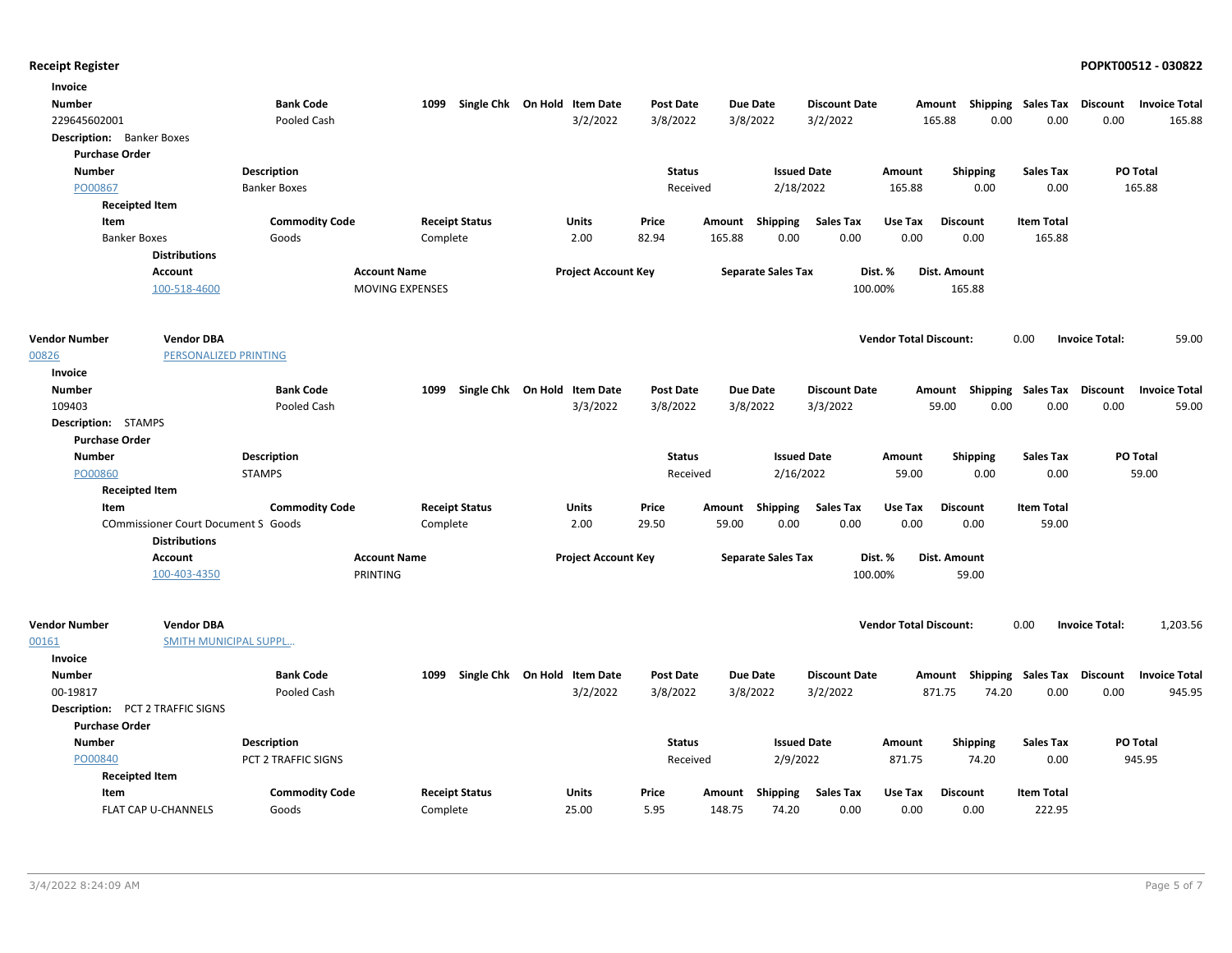|                                               | <b>Distributions</b>              |                            |                            |                              |                  |                         |                           |                      |         |                 |                           |                               |                      |
|-----------------------------------------------|-----------------------------------|----------------------------|----------------------------|------------------------------|------------------|-------------------------|---------------------------|----------------------|---------|-----------------|---------------------------|-------------------------------|----------------------|
|                                               | <b>Account</b>                    | <b>Account Name</b>        |                            | <b>Project Account Key</b>   |                  |                         | <b>Separate Sales Tax</b> |                      | Dist. % | Dist. Amount    |                           |                               |                      |
|                                               | 220-622-3430                      |                            | R&B MAT. HARDWARE & LUMBER |                              |                  |                         |                           |                      | 100.00% | 222.95          |                           |                               |                      |
| <b>Receipted Item</b>                         |                                   |                            |                            |                              |                  |                         |                           |                      |         |                 |                           |                               |                      |
| Item                                          |                                   | <b>Commodity Code</b>      | <b>Receipt Status</b>      | <b>Units</b>                 | Price            |                         | Amount Shipping           | <b>Sales Tax</b>     | Use Tax | <b>Discount</b> | <b>Item Total</b>         |                               |                      |
|                                               | SPEED LIMIT SIGNS                 | Goods                      | Complete                   | 12.00                        | 30.17            | 362.04                  | 0.00                      | 0.00                 | 0.00    | 0.00            | 362.04                    |                               |                      |
|                                               | <b>Distributions</b>              |                            |                            |                              |                  |                         |                           |                      |         |                 |                           |                               |                      |
|                                               | <b>Account</b>                    | <b>Account Name</b>        |                            | <b>Project Account Key</b>   |                  |                         | <b>Separate Sales Tax</b> |                      | Dist. % | Dist. Amount    |                           |                               |                      |
|                                               | 220-622-3430                      |                            | R&B MAT. HARDWARE & LUMBER |                              |                  |                         |                           |                      | 100.00% | 362.04          |                           |                               |                      |
| <b>Receipted Item</b>                         |                                   |                            |                            |                              |                  |                         |                           |                      |         |                 |                           |                               |                      |
| Item                                          |                                   | <b>Commodity Code</b>      | <b>Receipt Status</b>      | <b>Units</b>                 | Price            |                         | Amount Shipping           | <b>Sales Tax</b>     | Use Tax | <b>Discount</b> | <b>Item Total</b>         |                               |                      |
| <b>STOP SIGN</b>                              |                                   | Goods                      | Complete                   | 12.00                        | 30.08            | 360.96                  | 0.00                      | 0.00                 | 0.00    | 0.00            | 360.96                    |                               |                      |
|                                               | <b>Distributions</b>              |                            |                            |                              |                  |                         |                           |                      |         |                 |                           |                               |                      |
|                                               | <b>Account</b>                    | <b>Account Name</b>        |                            | <b>Project Account Key</b>   |                  |                         | <b>Separate Sales Tax</b> |                      | Dist. % | Dist. Amount    |                           |                               |                      |
|                                               | 220-622-3430                      |                            | R&B MAT. HARDWARE & LUMBER |                              |                  |                         |                           |                      | 100.00% | 360.96          |                           |                               |                      |
| Invoice                                       |                                   |                            |                            |                              |                  |                         |                           |                      |         |                 |                           |                               |                      |
| <b>Number</b>                                 |                                   | <b>Bank Code</b>           | 1099                       | Single Chk On Hold Item Date | <b>Post Date</b> |                         | <b>Due Date</b>           | <b>Discount Date</b> |         |                 | Amount Shipping Sales Tax | <b>Discount</b>               | <b>Invoice Total</b> |
| 00-19844                                      |                                   | Pooled Cash                |                            | 3/2/2022                     | 3/8/2022         |                         | 3/8/2022                  | 3/2/2022             |         | 224.00          | 33.61<br>0.00             | 0.00                          | 257.61               |
| <b>Description: PCT 3 NUMBERS AND LETTERS</b> |                                   |                            |                            |                              |                  |                         |                           |                      |         |                 |                           |                               |                      |
| <b>Purchase Order</b>                         |                                   |                            |                            |                              |                  |                         |                           |                      |         |                 |                           |                               |                      |
| <b>Number</b>                                 |                                   | Description                |                            |                              | <b>Status</b>    |                         | <b>Issued Date</b>        |                      | Amount  | Shipping        | <b>Sales Tax</b>          | PO Total                      |                      |
| PO00855                                       |                                   | PCT 3 NUMBERS AND LETTERS  |                            |                              | Received         |                         | 2/11/2022                 |                      | 224.00  | 33.61           | 0.00                      | 257.61                        |                      |
| <b>Receipted Item</b>                         |                                   |                            |                            |                              |                  |                         |                           |                      |         |                 |                           |                               |                      |
| Item                                          |                                   | <b>Commodity Code</b>      | <b>Receipt Status</b>      | <b>Units</b>                 | Price            | Amount                  | Shipping                  | <b>Sales Tax</b>     | Use Tax | <b>Discount</b> | <b>Item Total</b>         |                               |                      |
|                                               | VARIOUS NUMBERS AND LETTERS Goods |                            | Complete                   | 1,600.00                     | 0.14             | 224.00                  | 33.61                     | 0.00                 | 0.00    | 0.00            | 257.61                    |                               |                      |
|                                               | <b>Distributions</b>              |                            |                            |                              |                  |                         |                           |                      |         |                 |                           |                               |                      |
|                                               | Account                           | <b>Account Name</b>        |                            | <b>Project Account Key</b>   |                  |                         | <b>Separate Sales Tax</b> |                      | Dist. % | Dist. Amount    |                           |                               |                      |
|                                               | 230-623-3430                      |                            | R&B MAT. HARDWARE & LUMBER |                              |                  |                         |                           |                      | 100.00% | 257.61          |                           |                               |                      |
|                                               |                                   |                            |                            |                              |                  |                         |                           |                      |         |                 |                           |                               |                      |
| <b>Packet Totals</b>                          |                                   |                            |                            |                              |                  |                         |                           |                      |         |                 |                           |                               |                      |
| Vendors: 8                                    | Invoices: 13                      | <b>Purchase Orders: 13</b> |                            | Amount: 4,700.50             |                  | <b>Shipping: 175.41</b> |                           | Tax: 0.00            |         | Discount: 0.00  |                           | <b>Total Amount: 4,875.91</b> |                      |